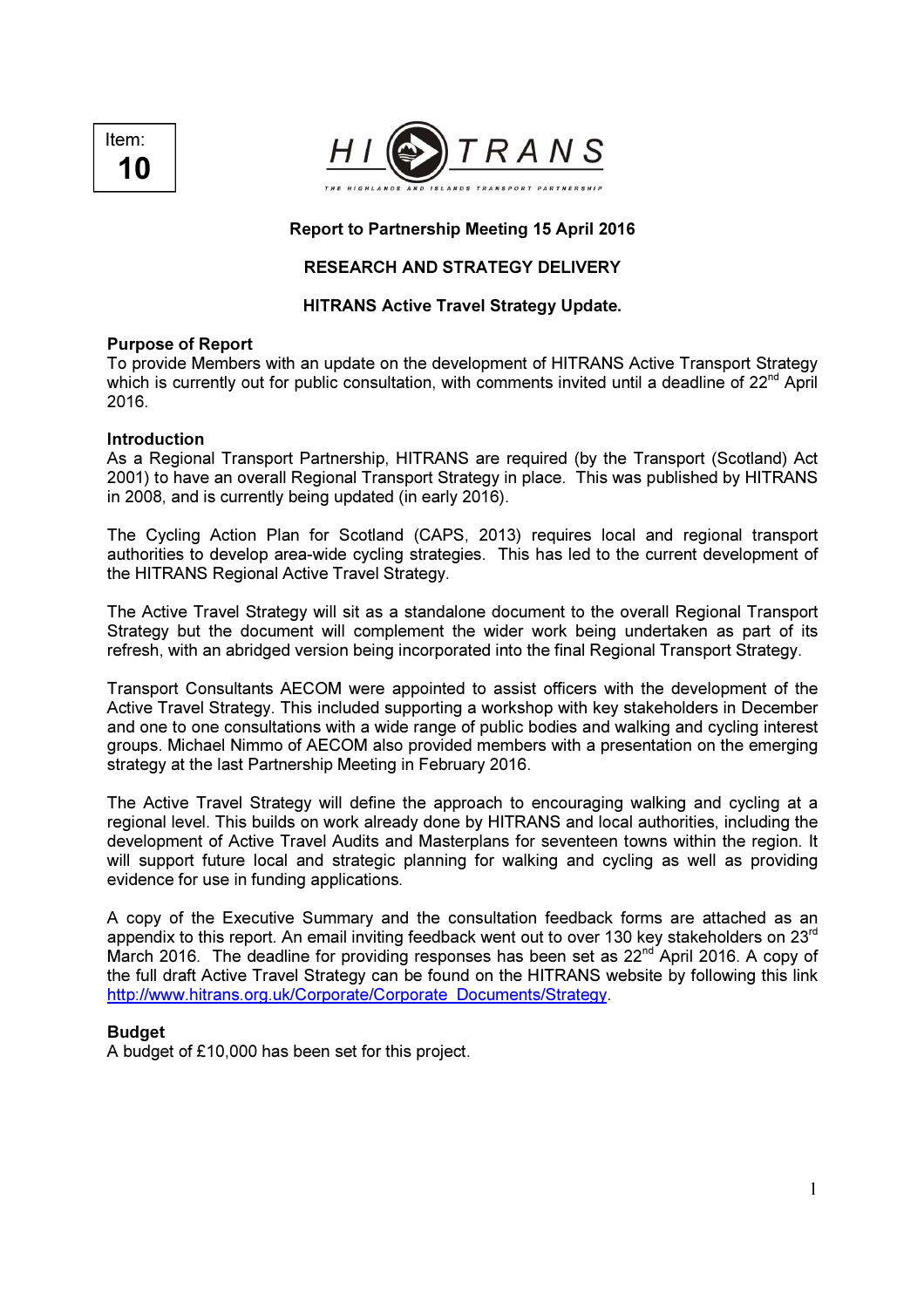## Recommendation

Members are invited to review the draft Active Travel Strategy and submit feedback by 22<sup>nd</sup> April 2016. A final version of the Strategy will then be prepared in advance of the next Partnership meeting.

| <b>Risk</b>         | Impact | <b>Comment</b>                                                                                                                                  |
|---------------------|--------|-------------------------------------------------------------------------------------------------------------------------------------------------|
| <b>RTS Delivery</b> | N      | This work supports RTS objectives and the monitoring of their<br>implementation.                                                                |
| Policy              |        | This work supports the development of our Active Travel<br>Policies H27a to H27d                                                                |
| Financial           |        | A budget of £10k in 15/16 has been allocated.                                                                                                   |
| Equality            |        | HITRANS support for Active Travel helps eliminate the barriers<br>to travel for all and removes a number of physical accessibility<br>barriers. |

| Report by:   | <b>Andrew MacKay / Neil MacRae</b>                 |
|--------------|----------------------------------------------------|
| Designation: | <b>Active Travel Officer / Partnership Manager</b> |
| Date:        | $1st$ April 2016.                                  |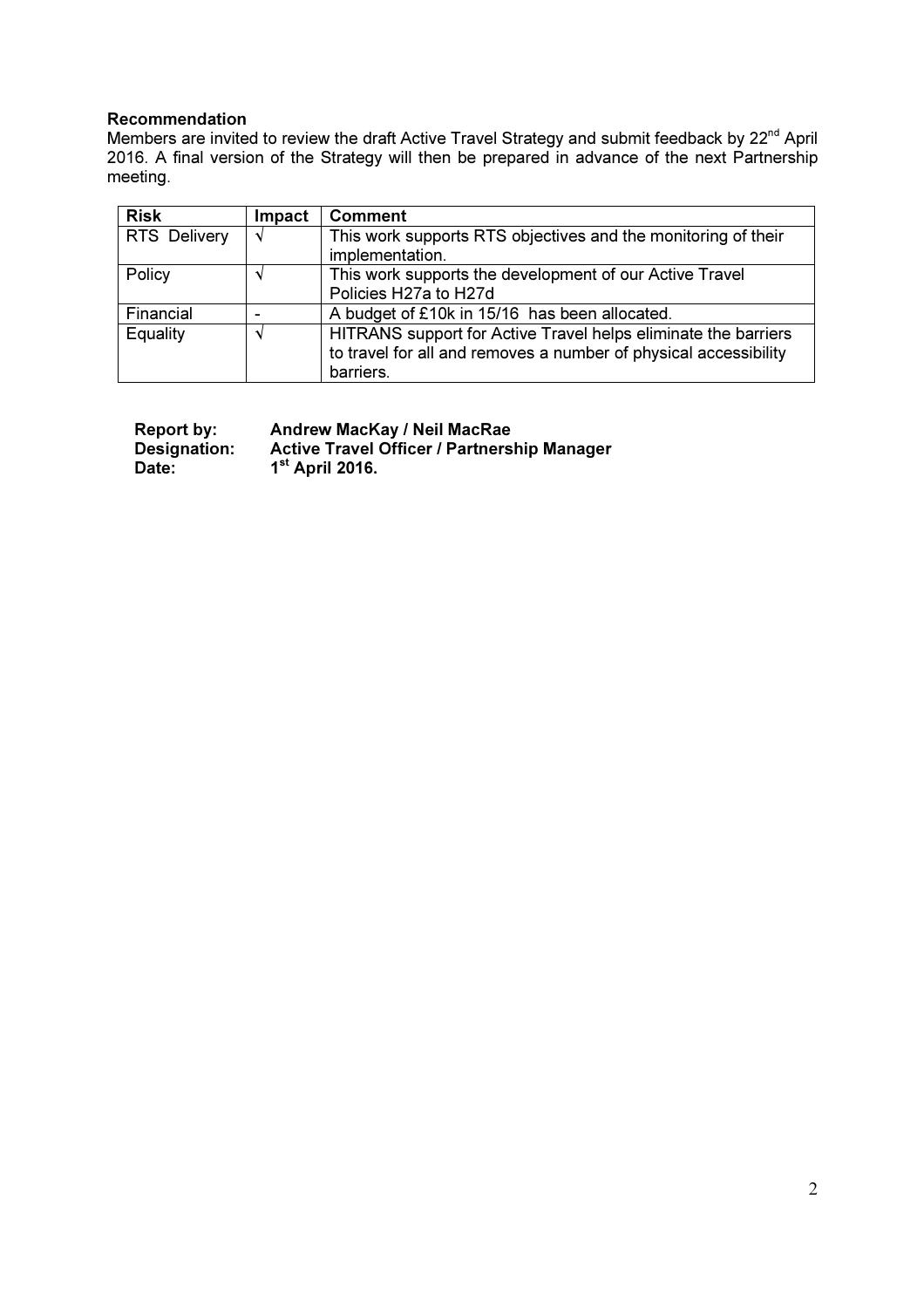# DRAFT Regional Active Travel Strategy Executive Summary March 2016



## 1. Introduction

The Highlands and Islands Transport Partnership (HITRANS) is the statutory regional transport partnership (RTP) covering Eilean Siar (Western Isles), Orkney, Highland, Moray and most of the Argyll and Bute area.

HITRANS has developed a Regional Active Travel Strategy to define the approach to encouraging walking and cycling at a regional level. This builds on work already done by HITRANS and local authorities, including the development of Active Travel Audits and Masterplans for seventeen towns within the region.

The Regional Active Travel Strategy will complement the HITRANS Regional Transport Strategy which has been refreshed in 2016, and will support future planning as well as providing evidence for use in funding applications.

#### Benefits of Active Travel

Walking and cycling, particularly for everyday journeys, have a wide range of well documented benefits – including positive health, environmental, economic and accessibility impacts. As a result, enabling active travel is strongly embedded in national, regional and local policy.

# 2. Overview

The Regional Active Travel Strategy was developed in early 2016, following a review of existing national, regional and local policy. Guidance from Sustrans and Transport Scotland has been used to inform the strategy development.

A stakeholder workshop was held in late 2015, and local authority advisors were engaged throughout the development of the draft. The workshop focussed on identifying and prioritising challenges and opportunities in four key areas:

- Travel within towns:
- Travel between towns:
- Longer distance routes; and
- Multi-modal journeys.

The Regional Active Travel Strategy details priority areas and an action plan as summarised in sections 3 and 4 which follow.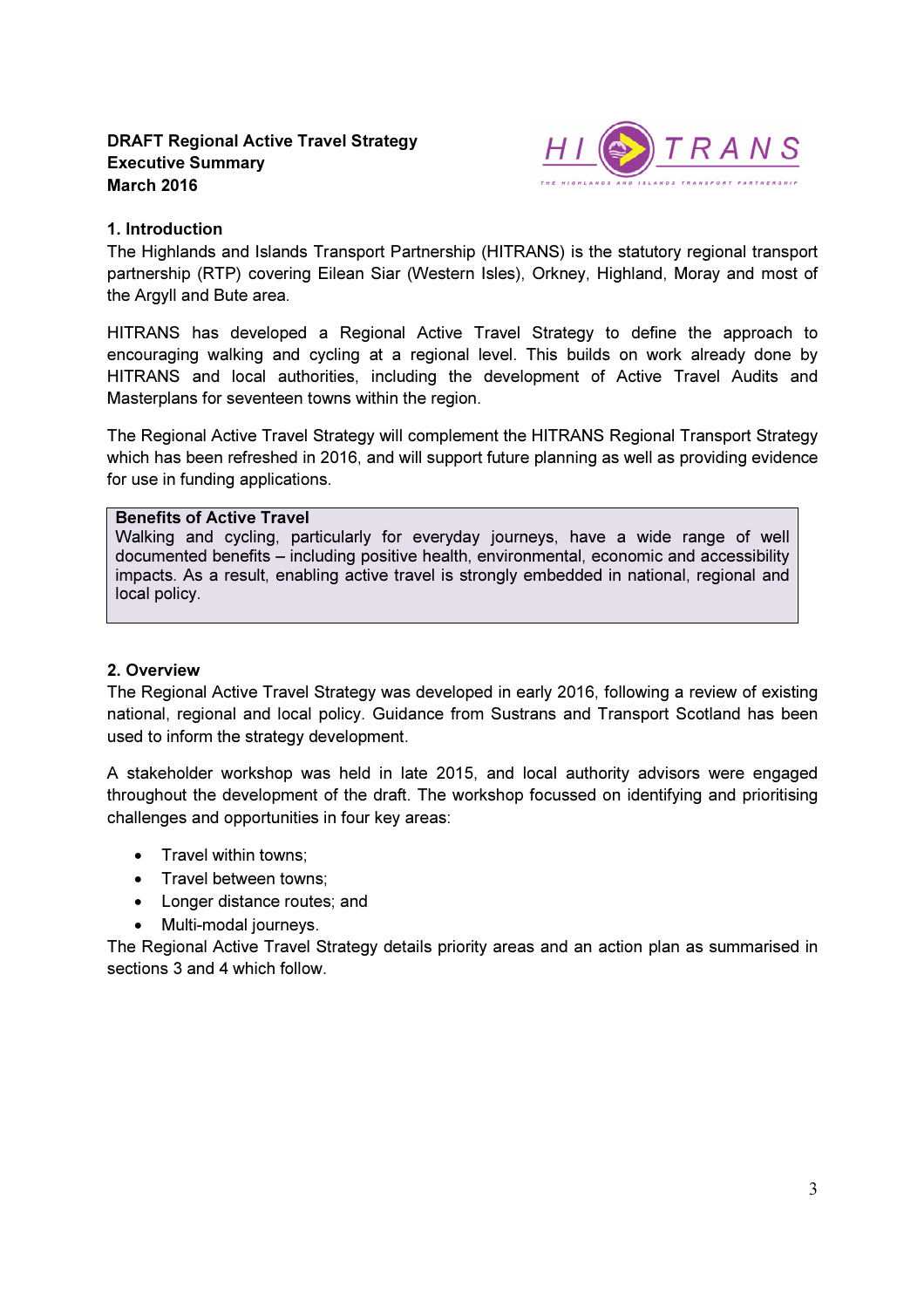

HITRANS Area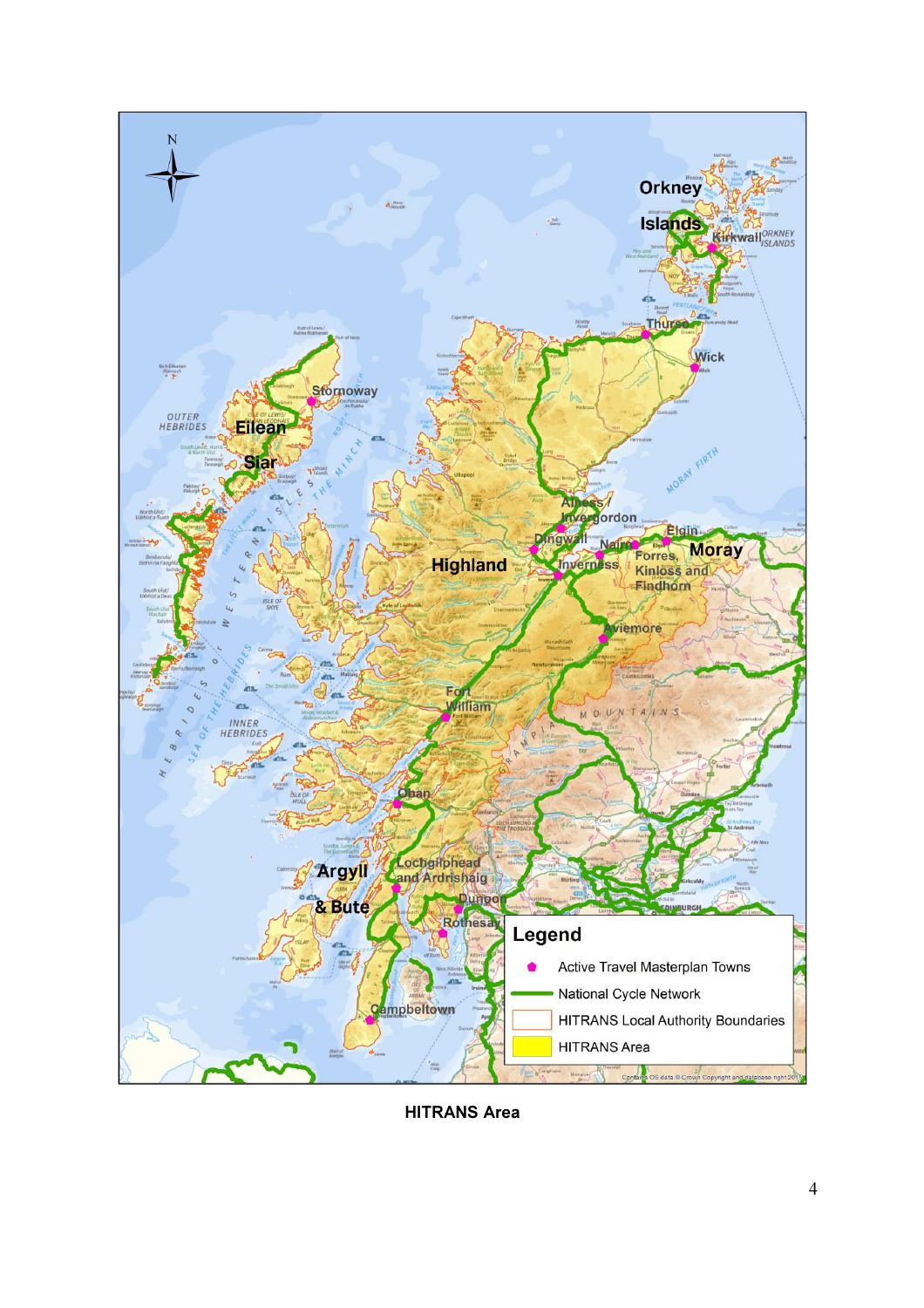# 3. Priorities

Emerging from the work to develop the strategy, and the consultation exercise to date, there are a large number of areas in which HITRANS, member local authorities and other partners can act to promote walking and cycling.

These priority areas offer an opportunity to build on work already being undertaken for the promotion of active and sustainable travel.

All initiatives should be targeted as far as possible on delivering everyday active travel, and supporting the active travel tourism economy.

The proposed areas of focus can be broadly grouped as follows (in no particular order):

| <b>Marketing &amp; Promotion</b>                                                                                                                 |  |  |  |  |
|--------------------------------------------------------------------------------------------------------------------------------------------------|--|--|--|--|
| Positive messages about everyday active travel<br>$\bullet$                                                                                      |  |  |  |  |
| Consistent messages sustained over long term                                                                                                     |  |  |  |  |
| Promotional activities including training                                                                                                        |  |  |  |  |
| Strong active travel tourism message                                                                                                             |  |  |  |  |
|                                                                                                                                                  |  |  |  |  |
| Infrastructure                                                                                                                                   |  |  |  |  |
| Walking and cycling infrastructure, appropriate for the setting and targeted where it<br>can have most impact                                    |  |  |  |  |
| Ensure that opportunities to enable everyday active journeys, are maximised through<br>major infrastructure projects such as trunk road upgrades |  |  |  |  |
| Cycle parking/storage and trip end facilities                                                                                                    |  |  |  |  |
| <b>Planning and Policy</b>                                                                                                                       |  |  |  |  |
| Continued partnership working between HITRANS and Local Authorities                                                                              |  |  |  |  |
| <b>Funding applications</b>                                                                                                                      |  |  |  |  |
| Monitoring                                                                                                                                       |  |  |  |  |
| <b>Public Transport Integration</b>                                                                                                              |  |  |  |  |
| Facilities at stops/stations<br>$\bullet$                                                                                                        |  |  |  |  |
| Bike carriage on vehicles                                                                                                                        |  |  |  |  |
| <b>Public information</b>                                                                                                                        |  |  |  |  |
| Maintenance                                                                                                                                      |  |  |  |  |
| Planning and delivery of long term maintenance to ensure best value from<br>infrastructure                                                       |  |  |  |  |
| <b>Development Planning</b>                                                                                                                      |  |  |  |  |
| Maximise active travel opportunities achieved through new development                                                                            |  |  |  |  |

Continuing to make progress in these areas, based on the excellent levels of walking and cycling already achieved in parts of the HITRANS region, there are significant opportunities to further increase active travel levels.

This could have a range of benefits including improved accessibility, enhanced quality of place including air quality, and increased levels of physical and mental health.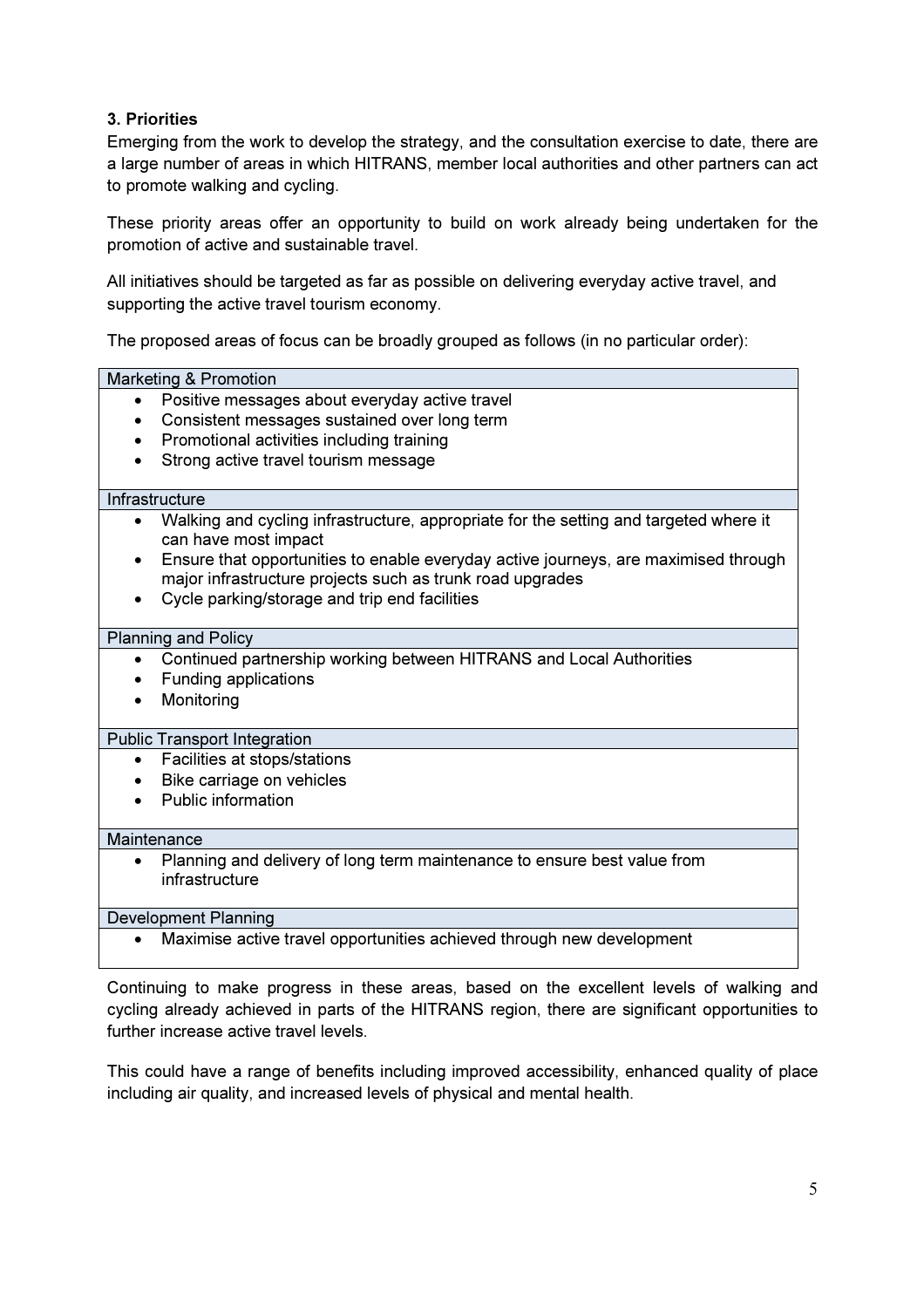# 4. Action Plan

The table below presents a proposed set of actions to deliver the Active Travel Strategy.

| <b>Marketing &amp; Promotion</b>                   |                                                                                                                                                                                                         |                                                                                                                                        |  |  |
|----------------------------------------------------|---------------------------------------------------------------------------------------------------------------------------------------------------------------------------------------------------------|----------------------------------------------------------------------------------------------------------------------------------------|--|--|
| <b>Action</b>                                      | <b>Description</b>                                                                                                                                                                                      | <b>Key Delivery Partners</b>                                                                                                           |  |  |
| Messaging and imagery<br>(everyday travel)         | Agree consistent core messaging, strongly<br>promoting the benefits.<br>Share/develop image library.                                                                                                    | <b>HITRANS</b><br><b>Local Authorities</b>                                                                                             |  |  |
| Messaging and imagery<br>(tourism)                 | Agree consistent core messaging<br>Share/develop image library.                                                                                                                                         | <b>HITRANS</b><br><b>Local Authorities</b>                                                                                             |  |  |
| <b>HItravel promotion</b>                          | Use the Hitravel brand for all relevant<br>marketing and promotion                                                                                                                                      | <b>HITRANS</b><br><b>Local Authorities</b>                                                                                             |  |  |
| Hitravel web presence and<br>social media accounts | Establish HItravel online as hub for Smarter<br>Travel information across HITRANS region -<br>linked to local sources                                                                                   | <b>HITRANS</b><br><b>Local Authorities</b>                                                                                             |  |  |
| Cycle training                                     | Ensure consistent availability of adult and<br>schools cycle training                                                                                                                                   | <b>HITRANS</b><br><b>Local Authorities</b><br><b>Cycling Scotland</b><br><b>Sustrans Scotland</b>                                      |  |  |
| E-Bikes                                            | Knowledge sharing to learn from existing<br>schemes and widen availability of e-bikes                                                                                                                   | <b>HITRANS</b><br><b>Local Authorities</b>                                                                                             |  |  |
|                                                    | <b>Planning and Policy</b>                                                                                                                                                                              |                                                                                                                                        |  |  |
| <b>Action</b>                                      | <b>Description</b>                                                                                                                                                                                      | <b>Key Delivery Partners</b>                                                                                                           |  |  |
| Funding                                            | Lobbying for ongoing and increased national<br>Government spending                                                                                                                                      | <b>HITRANS</b><br><b>Local Authorities</b><br>Sustrans Scotland<br><b>Cycling Scotland</b><br><b>Community Planning Partners</b>       |  |  |
| Funding                                            | Maintain existing levels and work to increase<br>Local Authority funding                                                                                                                                | <b>Local Authorities</b>                                                                                                               |  |  |
| Funding                                            | Continue to maximise diverse funding<br>opportunities addressing different objectives<br>- including EU InterReg: (COMBI<br>(Commuting by Bike in Rural Areas)) and<br>other ERDF Funding opportunities | <b>HITRANS</b><br><b>Local Authorities</b><br><b>Transport Scotland</b>                                                                |  |  |
| Procurement                                        | Investigate opportunities for best value<br>through joint procurement of<br>services/supplies                                                                                                           | <b>HITRANS</b><br>Local Authorities<br><b>Community Planning Partners</b>                                                              |  |  |
| Implement Monitoring Plan                          | See Chapter 6                                                                                                                                                                                           | <b>HITRANS</b><br><b>Local Authorities</b><br><b>Transport Scotland</b><br><b>Sustrans</b><br><b>Cycling Scotland</b><br>Paths for All |  |  |
| <b>Strategic Planning</b>                          | Ongoing partnership working to promote<br>active travel, knowledge sharing between<br>authorities                                                                                                       | <b>HITRANS</b><br><b>Local Authorities</b><br><b>Community Planning Partners</b>                                                       |  |  |
| <b>Public Transport Integration</b>                |                                                                                                                                                                                                         |                                                                                                                                        |  |  |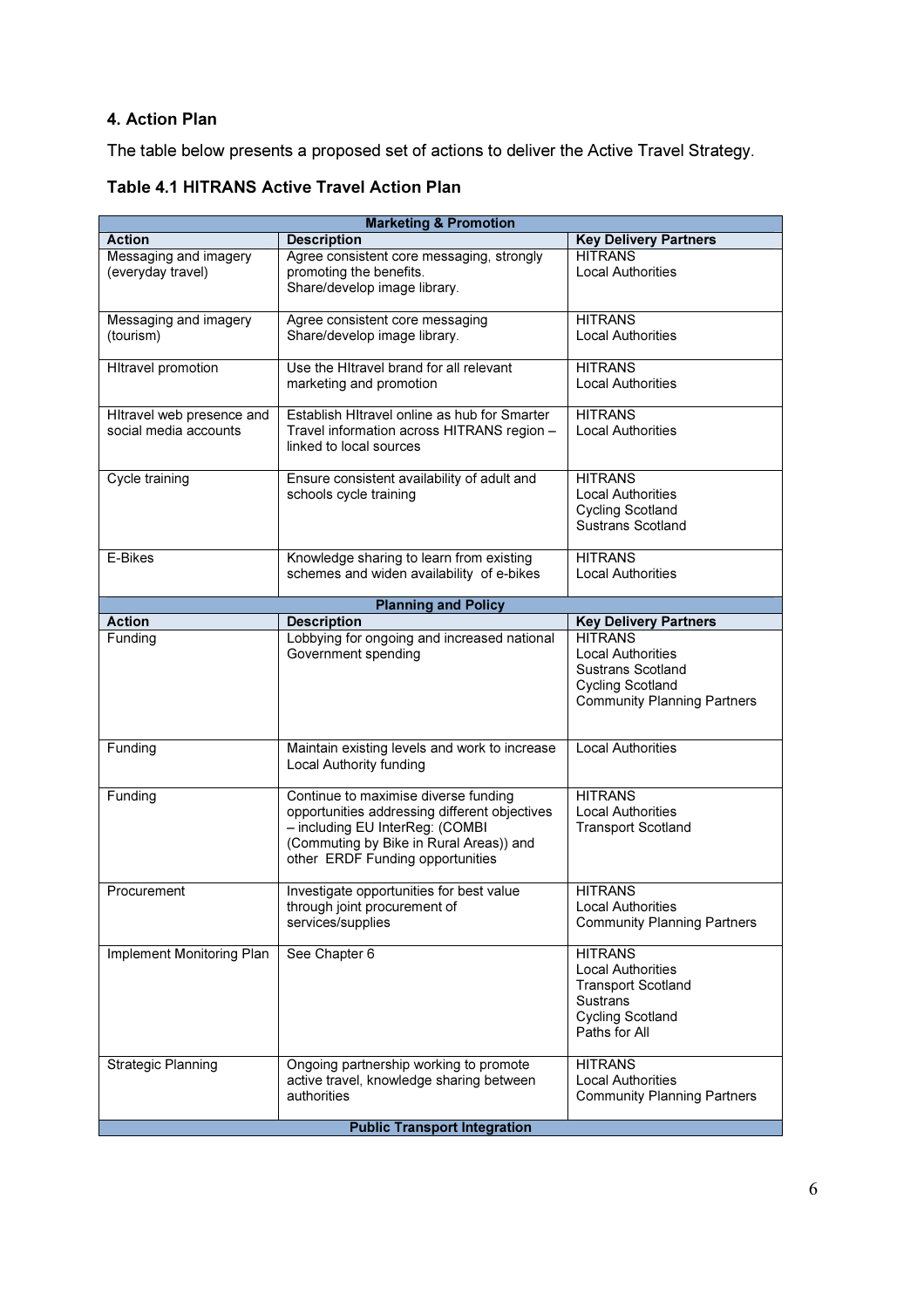| <b>Action</b>                        | <b>Description</b>                                                               | <b>Key Delivery Partners</b>                                  |
|--------------------------------------|----------------------------------------------------------------------------------|---------------------------------------------------------------|
| <b>Bikes on Buses</b>                | Best practice knowledge sharing; expand                                          | <b>HITRANS</b>                                                |
|                                      | bike carriage more widely through Local                                          | <b>Local Authorities</b>                                      |
|                                      | Authority areas and encourage bus                                                | <b>Local Bus Operators</b>                                    |
|                                      | operators to adopt consistent bike friendly                                      |                                                               |
|                                      | policies                                                                         |                                                               |
|                                      |                                                                                  |                                                               |
| Public information strategy          | Plan for disseminating walk+ and cycle+<br>information to visitors and residents | <b>HITRANS</b>                                                |
|                                      |                                                                                  | <b>Local Authorities</b><br><b>Public Transport Operators</b> |
|                                      |                                                                                  |                                                               |
|                                      |                                                                                  |                                                               |
| Cycle parking / Facilities           | Cycle parking and facilities at key locations                                    | <b>HITRANS</b>                                                |
|                                      | including ferry terminals, bus and rail                                          | <b>Local Authorities</b>                                      |
|                                      | stations, rural bus stops                                                        | <b>Public Transport Operators</b>                             |
|                                      |                                                                                  |                                                               |
| <b>Bus Stop Review</b>               | Review gaps and opportunities in rural bus                                       | <b>HITRANS</b>                                                |
|                                      | stop provision (encourage walk+bus,                                              | <b>Local Authorities</b>                                      |
|                                      | cycle+bus)                                                                       |                                                               |
| <b>Ferry Facilities</b>              | Increase the consistency and quality of                                          | <b>HITRANS</b>                                                |
|                                      | conditions for bike carriage on ferries.                                         | <b>Local Authorities</b>                                      |
|                                      | Ensure dedicated cycle storage facilities                                        | <b>Transport Scotland</b>                                     |
|                                      | included in specification for new or                                             | <b>Public Transport Operators</b>                             |
|                                      | refurbished ferries.                                                             |                                                               |
|                                      | <b>Maintenance</b>                                                               |                                                               |
| Action                               | <b>Description</b>                                                               | <b>Key Delivery Partners</b>                                  |
| <b>Existing route</b><br>maintenance | Maintain existing levels and work to increase<br>Local Authority funding         | <b>Local Authorities</b>                                      |
|                                      |                                                                                  |                                                               |
| New route maintenance                | Lobby Transport Scotland for multi-year                                          | <b>HITRANS</b>                                                |
|                                      | maintenance funding to support new                                               |                                                               |
|                                      | infrastructure                                                                   |                                                               |
|                                      |                                                                                  |                                                               |
| <b>Action</b>                        | <b>Infrastructure</b><br><b>Description</b>                                      | <b>Key Delivery Partners</b>                                  |
| <b>Active Travel Masterplans</b>     | Continue to implement the prioritised                                            | <b>HITRANS</b>                                                |
|                                      | infrastructure improvements included in the                                      | <b>Local Authorities</b>                                      |
|                                      | 17 Active Travel Masterplans                                                     | Sustrans Scotland                                             |
|                                      |                                                                                  |                                                               |
| <b>Strategic Route Audits</b>        | Audit of strategic/long distance route to                                        | <b>HITRANS</b>                                                |
|                                      | prioritise localised improvements                                                | <b>Local Authorities</b>                                      |
|                                      |                                                                                  |                                                               |
| <b>Trunk Roads</b>                   |                                                                                  |                                                               |
|                                      | Work with Transport Scotland to ensure                                           | <b>Transport Scotland</b>                                     |
|                                      | appropriate active travel provision on the                                       | <b>HITRANS</b>                                                |
|                                      | trunk road network when upgrades are                                             | <b>Local Authorities</b>                                      |
|                                      | taking place, in particular current strategic                                    |                                                               |
|                                      | upgrades on A82, A9 and A96 - with a                                             |                                                               |
|                                      | particular focus on enabling everyday active                                     |                                                               |
|                                      | journeys                                                                         |                                                               |
| <b>Travel Hubs</b>                   | Knowledge sharing with other Scottish                                            | <b>HITRANS</b>                                                |
|                                      | authorities                                                                      | <b>Local Authorities</b>                                      |
|                                      | Secure funding including ERDF                                                    |                                                               |
|                                      | Introduce travel hubs at key locations                                           |                                                               |
|                                      |                                                                                  |                                                               |
| <b>Cycle Parking</b>                 | Install cycle parking at key destinations                                        | <b>HITRANS</b>                                                |
|                                      |                                                                                  | <b>Local Authorities</b>                                      |
|                                      |                                                                                  | Ferry / Rail Operators                                        |
| <b>Speed Limits</b>                  | Encourage consideration of 20mph speed<br>limits in urban areas                  | <b>HITRANS</b>                                                |
|                                      |                                                                                  |                                                               |
|                                      | Knowledge sharing with other Scottish Local                                      |                                                               |
|                                      | Authorities                                                                      |                                                               |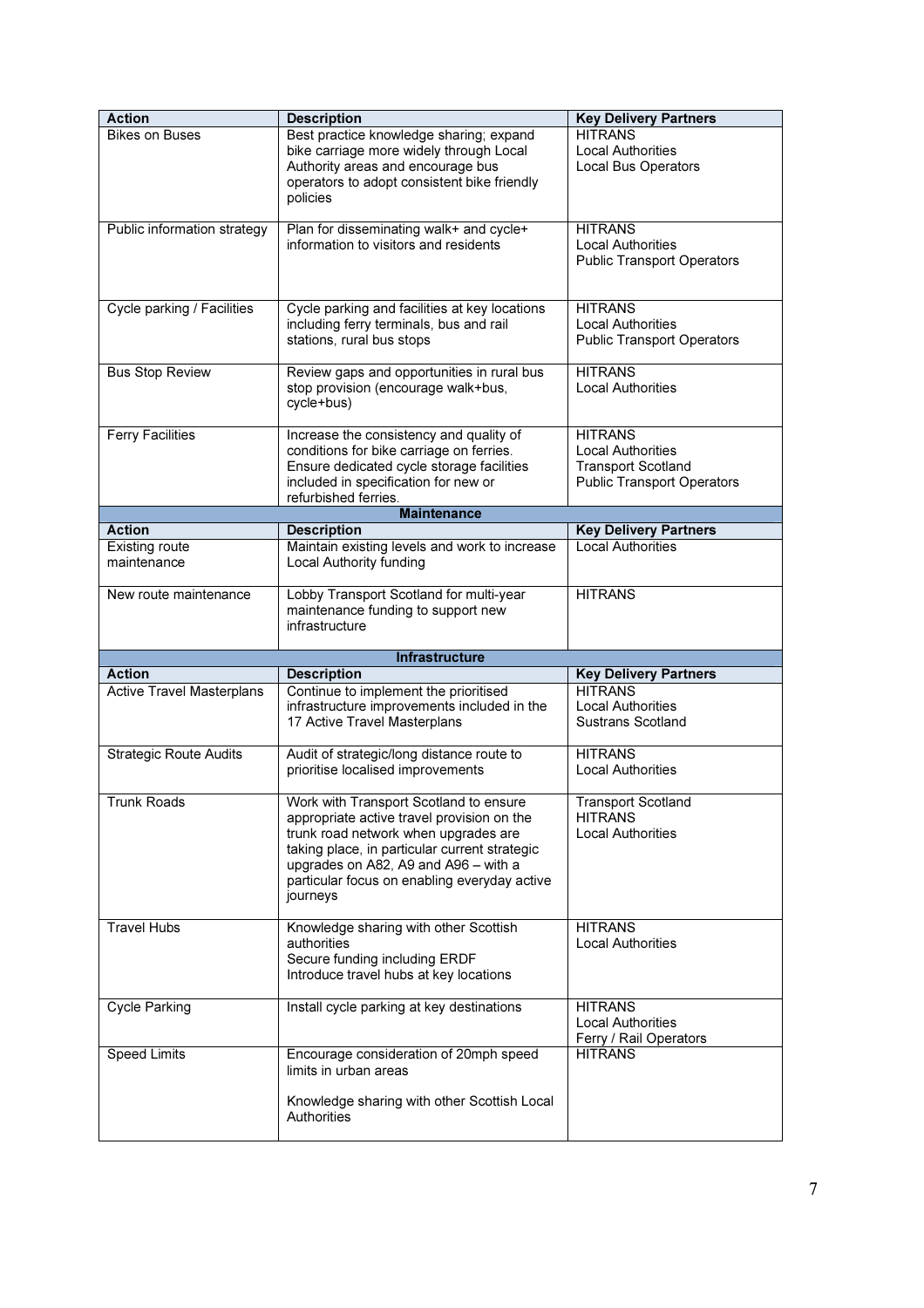| Design Standards                                                  | Chair discussions between Local Authorities<br>and funders regarding flexibility of design<br>standards for rural locations                                                                                                    | <b>HITRANS</b>                                                                            |  |  |  |  |
|-------------------------------------------------------------------|--------------------------------------------------------------------------------------------------------------------------------------------------------------------------------------------------------------------------------|-------------------------------------------------------------------------------------------|--|--|--|--|
| <b>Development Planning</b>                                       |                                                                                                                                                                                                                                |                                                                                           |  |  |  |  |
| <b>Action</b>                                                     | <b>Description</b>                                                                                                                                                                                                             | <b>Key Delivery Partners</b>                                                              |  |  |  |  |
| Planning guidance                                                 | Explore the Active Travel Strategy being<br>adopted as Supplementary Planning<br>Guidance, and the Active Travel Action plan<br>being incorporated into Local Development<br>Plans                                             | <b>HITRANS</b><br>Local Authorities/ Planning<br>Authorities                              |  |  |  |  |
| New developments                                                  | Ensure active travel built into new<br>developments, including improvements to<br>surrounding networks                                                                                                                         | Local Authorities / Planning<br>Authorities<br><b>Transport Scotland</b>                  |  |  |  |  |
| High quality design and<br><b>Designing Streets</b><br>principles | Ensure new developments apply high design<br>standards for active travel, with<br>comprehensive and consistent use of<br>Designing Street principles (including street<br>user hierarchy which considers pedestrians<br>first) | <b>HITRANS</b><br><b>Transport Scotland</b><br>Local Authorities/ Planning<br>Authorities |  |  |  |  |
| New developments and<br>other consultation<br>exercises           | Promote the use of the Scottish<br>Government's Place Standard Tool                                                                                                                                                            | <b>HITRANS</b><br>Local Authorities/ Planning<br>Authorities                              |  |  |  |  |

# 5. Next Steps

The Regional Active Travel Strategy will be finalised following consultation on the current draft. An abridged version will be included with the refreshed Regional Transport Strategy also being published in 2016.